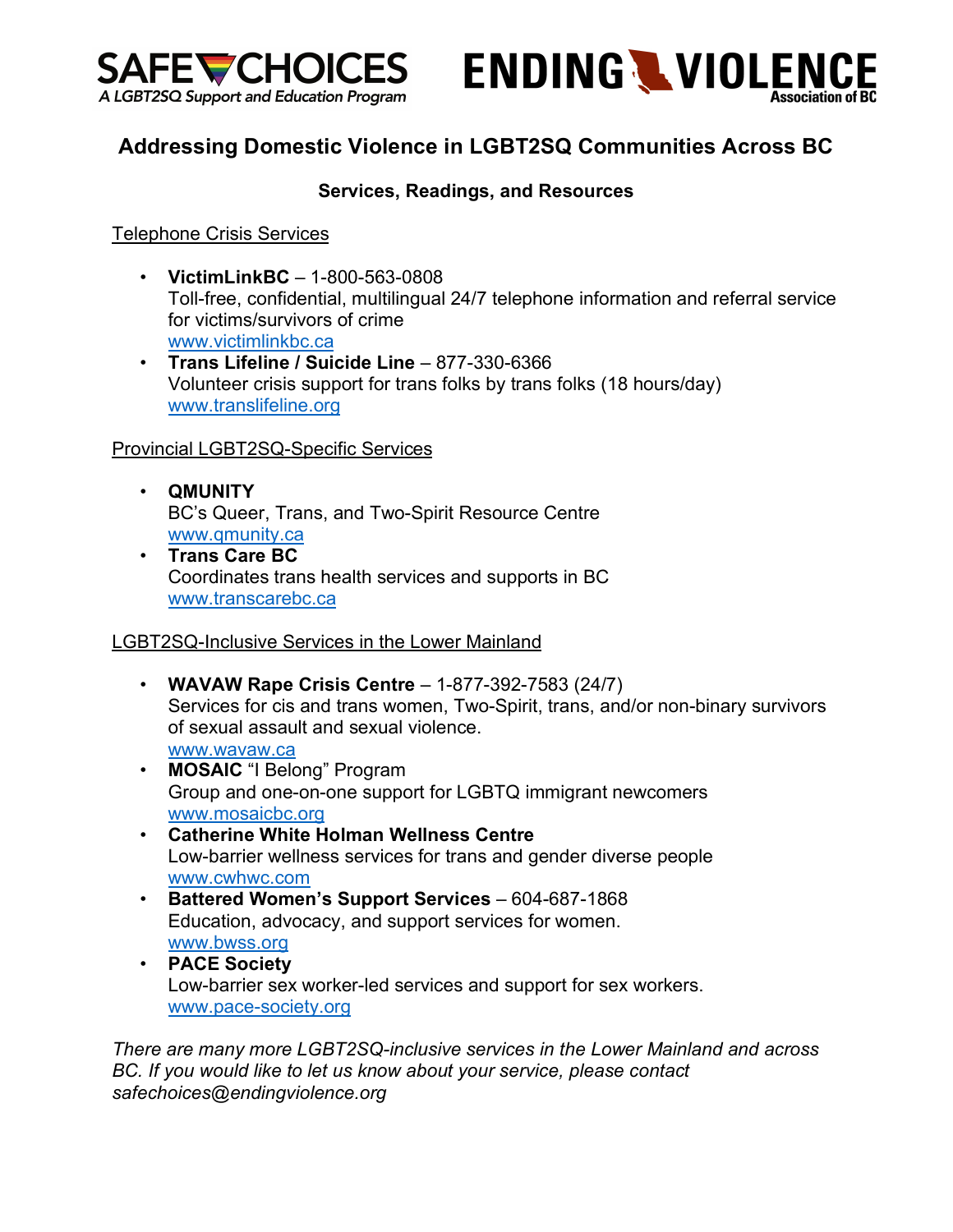# LGBT2SQ+ Inclusion Tools & Resources

- Queer Terminology from A to Q (QMUNITY, 2018)
- Trans Care BC Resources
	- Exploring Gender Diversity: for health and human services & Intro to Working with Transgender Clients (Online Training)
	- Gender Inclusive Language (Everyone)
	- Accessible Care Strategies (for Organizations and Programs + for Service Providers and Staff)
	- Organizational Assessment Tool for Health Care & Support Services
	- Service Provider Reflection Tool for Individual Service Providers and Support Staff
- Self-Assessment Tool: Is Your Agency Ready to Serve Transgender and Non-Binary Clients? (FORGE, 2019)

## LGBT2SQ Anti-Violence Tools and Resources

- Supporting Trans, Two-Spirit and Gender Diverse Survivors: For Healthcare Professionals and Service Providers (Victoria Sexual Assault Centre, 2017)
- A Guidebook for LGBTQ2S+ and Intimate Partner Violence Service Providers in Canada
	- (Canadian Centre for Gender and Sexual Diversity, 2017)
- Intimate Partner Violence in Rainbow Communities (Centre for Research & Education on Violence Against Women & Children, 2014)
- Safety in Same-Gender Relationships (QMUNITY & Legal Services Society, 2014) Safety in Relationships for Trans Folk (QMUNITY & Legal Services Society, 2014)
- Community Action Toolkit for Addressing Intimate Partner Violence Against Transgender People (National Coalition of Anti-Violence Programs, 2017)
- Lesbian, Gay, Bisexual, Transgender, Queer, and HIV-Affected Intimate Partner Violence in 2015
	- (National Coalition of Anti-Violence Programs, 2016)
- Trauma-informed Approaches for LGBQT\* Survivors of Intimate Partner Violence (GLBTQ Domestic Violence Project, 2016)
- Intimate Partner Violence and Sexual Abuse Among LGBT People (The Williams Institute, UCLA, 2015)
- Safety Planning: A Guide for Transgender and Gender Non-Conforming Individuals who are Experiencing Intimate Partner Violence (FORGE, 2013)